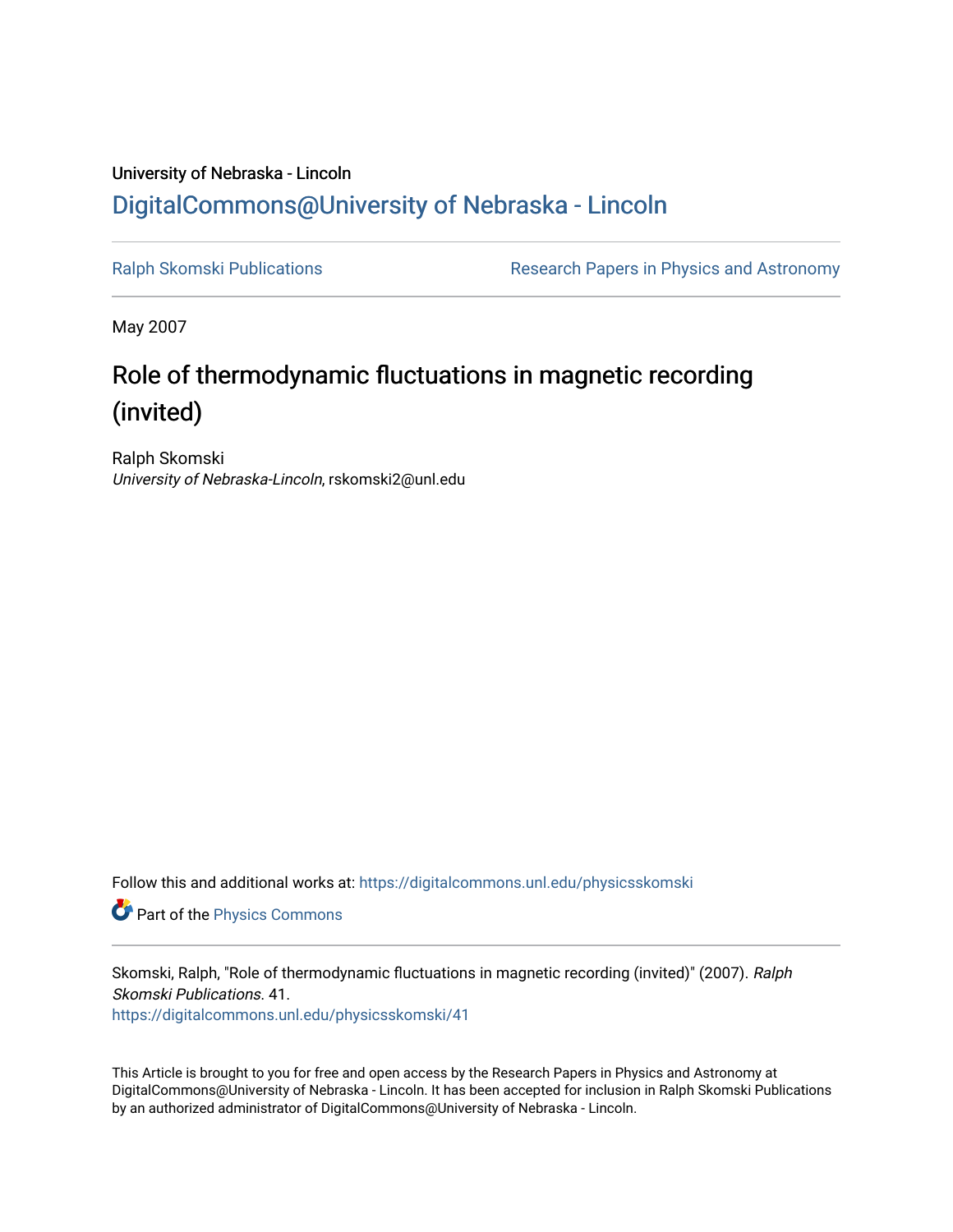### **[Role of thermodynamic fluctuations in magnetic recording](http://dx.doi.org/10.1063/1.2714322) (invited)**

Ralph Skomski<sup>a)</sup>

*Department of Physics and Astronomy, University of Nebraska, Lincoln, Nebraska 68588 and Nebraska Center for Materials and Nanoscience, University of Nebraska, Lincoln, Nebraska 68588*

Presented on 9 January 2007; received 3 November 2006; accepted 30 January 2007; published online 8 May 2007)

The thermal stability of the information stored in magnetic recording media is determined by a complex hierarchy. The leading consideration is the static or zero-temperature magnetization reversal complemented by the intrinsic temperature dependence of the micromagnetic parameters. Thermally activated Arrhenius (or Néel-Brown) processes modify the reversal by realizing paths close to static reversal, whereas "giant fluctuations" corresponding to reversal fields much higher than the nucleation field can safely be excluded. Thermally activated reversal in very thin elongated nanoparticles limits the thermal stability of magnetic recording media but degenerates into coherent rotation as the temperature is lowered, thereby reconciling micromagnetism and thermodynamics. A particularly complicated situation is encountered in alloys, where sublattices containing heavy transition-metal atoms act like earthquakes that modify the energy landscape. © *2007 American Institute of Physics.* [DOI: [10.1063/1.2714322](http://dx.doi.org/10.1063/1.2714322)]

#### **I. INTRODUCTION**

Thermally activated magnetization reversal is a key consideration in ultrahigh-density magnetic recording, because the ever-decreasing bit and particle size facilitate thermally activated magnetization reversal. $1-3$  In a simple picture, the magnetization of particles of volume *V* and uniaxial anisotropy  $K_1$  is stabilized by an energy barrier  $K_1V$ , and when V is very small, then the room-temperature magnetization direction becomes unstable due to thermal activation. The decay of the magnetization is a manifestation of the magnetic aftereffect, which was discovered as early as 1889.<sup>4</sup>

If  $K_1V$  was the only consideration, then one could achieve virtually diverging areal densities by using long cylinders of volume  $V = \pi R^2 L$ , where *R* and *h* are the radius and the length (height) of the cylinders. The closely related and exactly solvable micromagnetic case of long ellipsoids of revolution<sup>5</sup> indicates that the coercivity remains finite as  $$ approaches zero. In a strict sense, this finding is limited to zero temperature, but analyzing the involved Boltzmann factors reveals that the same is true for nonzero but low temperatures.<sup>6</sup>

However, the finite coercivity predicted by micromagnetic analysis is at odds with the findings of statistical mechanics, which predicts the absence of ferromagnetism in one-dimensional magnets, including infinite wires.<sup>7[,8](#page-6-6)</sup> The situation is complicated by the well-known experimental findings that magnetization reversal in nanowires involves volumes much *smaller* than the wire volume<sup>9</sup> and that coercivities are often much lower than predicted from the abovementioned micromagnetic nucleation modes. Micromagnetism explains the low coercivities and small activation volumes by structural imperfections,  $5,6$  $5,6$  whereas the finite-temperature approach assumes thermal activation.<sup>7,[8](#page-6-6)</sup> If the thermal mechanism was the main consideration, then the

finite-temperature behavior would be quite different from the zero-temperature limit. This is not observed—typical activation volumes and the coercivities remain small at zero temperature and can be traced to structural imperfections.

The aim of this paper is to reconcile the seemingly contradictory thermodynamic and micromagnetic approaches and to elaborate how magnetization reversal is realized in magnetic particles of interest in magnetic recording. We will see and analyze that the reversal obeys a complicated hierarchy. First, static magnetization processes are largely determined by imperfections and dominate at low temperature. As a crude rule, static magnetization reversal in particles smaller than 5 nm is coherent, whereas larger particles tend to reverse incoherently, by a variety of different mechanisms (Sec. II). Second, the intrinsic temperature dependences of micromagnetic parameters, such as the spontaneous magnetization  $M_s$  and anisotropy  $K_1$ , modify the static behavior (Sec. III). Third, there are corrections due to Arrhenius- or Néel-Brown-type thermal activation over static energy barriers (Sec. IV). Fourth, "giant" thermodynamic fluctuations may lead to reversal paths other than that corresponding to static reversal, or modify the energy landscape.

Throughout the paper, emphasis is on temperatures significantly below the Curie temperature  $T_C$ , excluding critical fluctuations and very fast phenomena.<sup>10[,11](#page-6-9)</sup> The latter are important for heat-assisted magnetic recording $3$  but irrelevant for the long-term stability of stored information.

#### **II. STATIC REVERSAL**

Finite-temperature magnetization reversal is almost always based on *static* magnetization reversal, which implies the vanishing of a metastable energy minimum in a reverse magnetic field. This section summarizes typical mechanisms.

A widely known coercivity mechanism is the Stoner-Wohlfarth (SW) reversal or coherent rotation, but there are other well-investigated and important mechanisms. A key

<span id="page-1-0"></span>Electronic mail: rskomski@neb.rr.com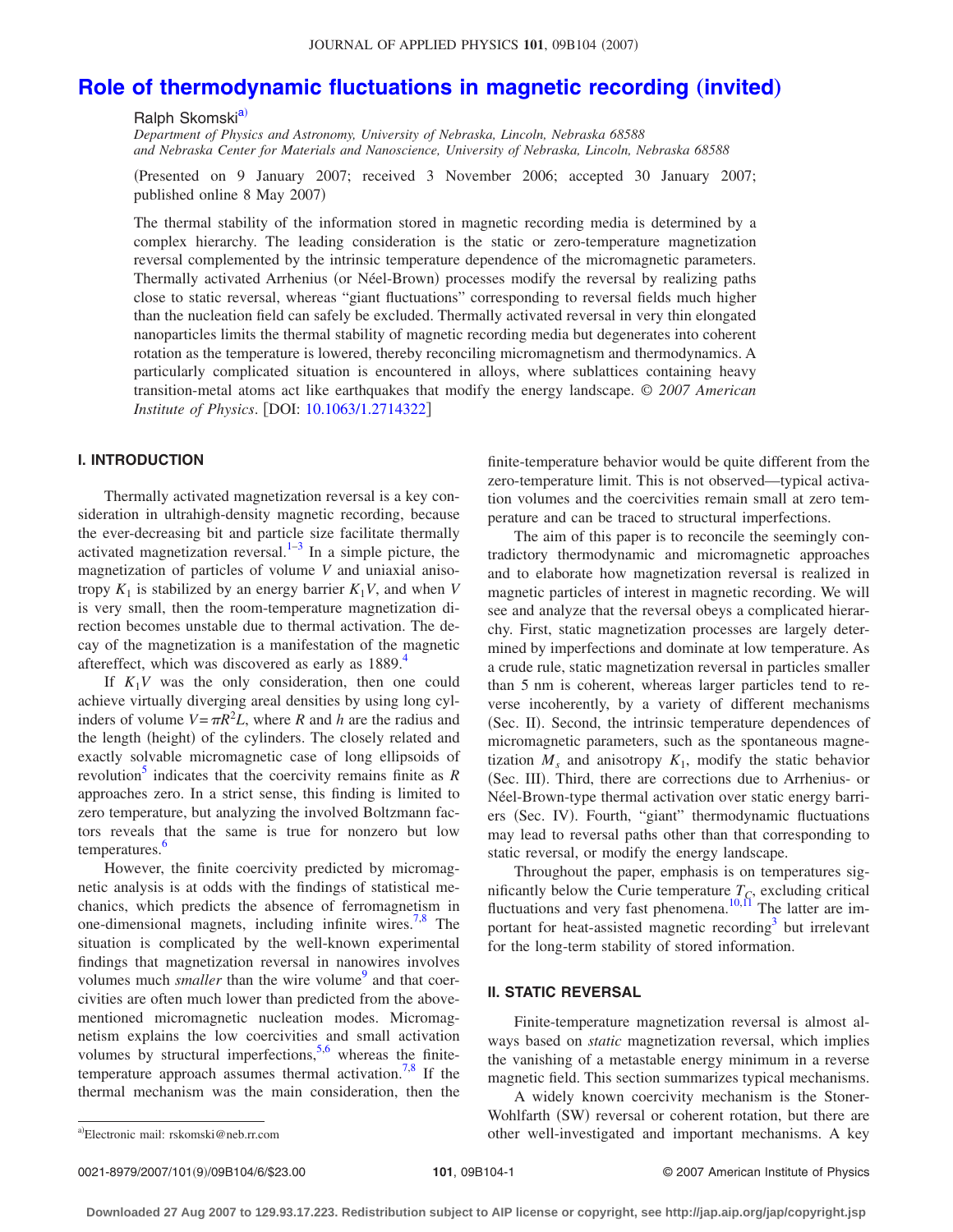<span id="page-2-0"></span>

FIG. 1. Static magnetization reversal: (i) nucleation and (ii) pinning. There are many subcategories, such as delocalized nucleation (coherent rotation and curling), Kersten and Gaunt-Friedel strong-pinning mechanisms, weak pinning, and various intermediate mechanism involving ensembles of interacting grains or particles.

distinction is between nucleation and pinning  $(Fig. 1)$  $(Fig. 1)$  $(Fig. 1)$ . Nucleation is defined as the instability of a magnetization state in a reverse field. Figure [2](#page-2-1) illustrates that there are three basic types of nucleation, (a) coherent rotation, (b) curling, and (c) localized nucleation. For coherent rotation and curling, the respective nucleation fields (coercivities) are

$$
H_c = \frac{2K_1}{\mu_0 M_s} + \frac{1}{2}(3D - 1)M_s
$$
 (1)

and

$$
H_c = \frac{2K_1}{\mu_0 M_s} - DM_s + \frac{c(D)A}{\mu_0 M_s R^2}.
$$
 (2)

In the latter equation, *c* is 8.666 for spheres  $(D=1/3)$  and 6.678 for needles  $(D=0)$ ,<sup>[5](#page-6-3)[,12](#page-6-10)</sup> whereas the hemisphere model of Fig. [2](#page-2-1) is described by  $D=1/3$  and  $c=8$ .<sup>13</sup>

Curling costs exchange energy but is magnetostatically favorable due to vortexlike flux closure. In perfect ellipsoids of revolution, there is a transition from coherent rotation to curling for radii larger than about 10 nm.<sup>5,[6](#page-6-4)</sup> This transition is independent of the anisotropy and unrelated to the singledomain character of the magnet—many or most particles in permanent magnetism and high-density magnetic recording are single domain but reverse incoherently, with a relatively low coercivity.<sup>6</sup> Aside from curling effects, this reflects *localized nucleation* due to "soft" imperfections.<sup>6[,14](#page-6-12)</sup> An exception are particles smaller than about 5 nm, where reversal is coherent (Stoner-Wohlfarth-like), irrespective of the presence of imperfections and grain boundaries.

*Pinning* means that imperfections impede the motion of preexisting domain walls and dominates the behavior in strongly disordered magnets. Weak pinning is frequently encountered in soft magnetic materials and refers to the trapping of a wall by ensembles of many pinning centers, whereas strong pinning is realized by a few relatively strong defects, as in Fig. [1.](#page-2-0) Depending on the domain-wall curvature, one encounters Kersten pinning, $15$  where the coercivity

<span id="page-2-1"></span>

FIG. 2. Static nucleation modes in a hemisphere model: (a) coherent rotation, (b) curling, and (c) localized nucleation. In magnetic recording, very small particles  $(R < 5$  nm) reverse coherently, whereas large particles experience localized nucleation.

<span id="page-2-2"></span>

FIG. 3. Temperature dependence of the magnetization of ferro- and ferrimagnets.  $T_K$  is a ferromagnetic compensation point. These scenarios are frequently encountered in rare-earth transition-metal compounds. The dashed line is a simple ferromagnet.

 $H_c$  is proportional to the pinning force  $p<sup>15</sup>$  $p<sup>15</sup>$  $p<sup>15</sup>$ , or Gaunt-Friedel pinning, where  $H_c \sim p^{2.16}$  $H_c \sim p^{2.16}$  $H_c \sim p^{2.16}$  In thin films, the latter relation changes to  $H_c \sim p^{3/2}$ . In a very broad sense, pinning includes interacting particles<sup>17</sup> and particulate recording media, where the domain walls are located between interacting particles.<sup>18</sup>

#### **III. INTRINSIC TEMPERATURE DEPENDENCE**

The next consideration in our hierarchy is the temperature dependence of intrinsic magnetic properties. In other words, atomic-scale equilibrium fluctuations responsible for  $M_s(T)$  and  $K_1(T)$  determine the temperature dependence of anisotropy and coercivity. This effect is often much larger than thermally activated jumps over energy barriers, but it is time independent and easily incorporated into micromagnetic calculations.

An interesting aspect of finite-temperature anisotropy is the involvement of interatomic exchange. In  $L1_0$  magnets such as PtCo, the anisotropy energy per atom corresponds to a temperature equivalent to only 4.3 K, and the temperature dependence of the anisotropy of magnetic alloys is actually determined by *interatomic exchange*. A complicating feature is that highly anisotropic materials, such as the  $L1_0$  alloys, contain two or more magnetic sublattices<sup>19</sup> with different and generally strongly temperature-dependent anisotropies. Sub-lattice effects such as ferrimagnetic compensation (Fig. [3](#page-2-2)) may be exploited in heat-assisted magnetic recording (HAMR).

<span id="page-2-3"></span>Figure [4](#page-2-3) shows the temperature dependence of the *magnetic anisotropy*, which is largely determined by the intersu-



FIG. 4. Temperature dependence of the anisotropy (schematic).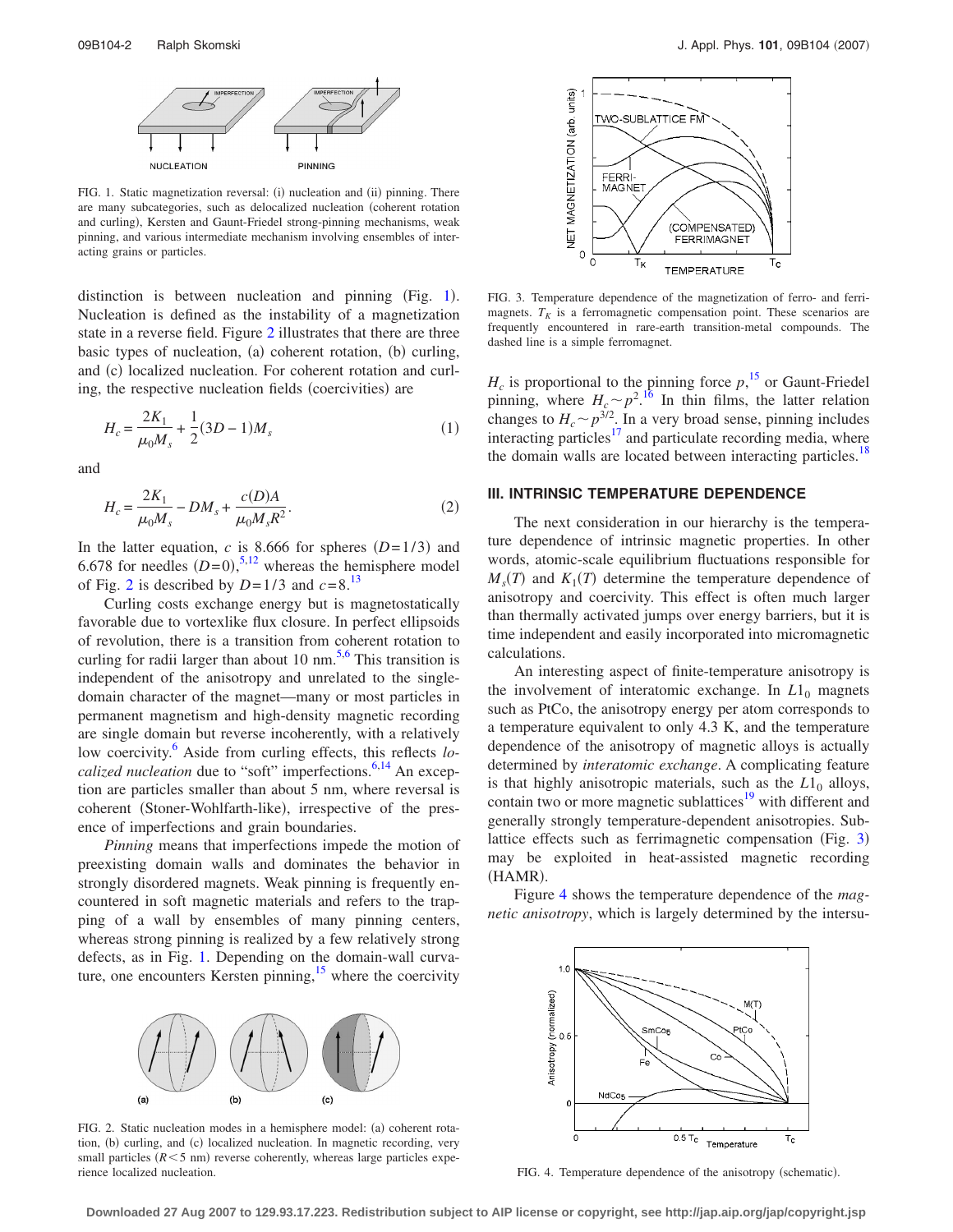blattice exchange  $J^*$  and generally more pronounced than the temperature dependence of the magnetization. Simple ferromagnets, such as Fe and Co, are well described by the Callen and Callen model, $^{20}$  which goes back to Akulov. $^{21}$  The model predicts power laws of the type  $K(T) \sim M_s(T)^m$ , where *n*th order anisotropy constants obey  $m=n(n+1)/2$ . For example,  $K_1$  is characterized by the power-law exponents  $m=3$ (uniaxial) and  $m=10$  (cubic).

The Callen and Callen approach is a poor approximation for alloys, because it relates the anisotropy to the net magnetization, rather than taking into account that the main anisotropy contribution comes from heavy atoms  $(4d, 5d, 6d)$ electron), whereas the magnetization is largely due to the 3*d* elements. For example, rare-earth anisotropy reflects the electrostatic crystal-field interaction of the aspherical 4*f* charge clouds. Thermal intramultiplet excitations  $(-J \leq J_z)$  $\leq J$ ) destroy the net asphercity of the 4*f* charge clouds by randomizing the directions of the rare-earth moment and result in the complicated net anisotropy.<sup>22</sup> Other compounds have deviating second-order exponents, such as  $m=2$  for  $L1_0$ magnets and  $m=1$  for actinide compounds.<sup>23</sup> In  $L1_0$  magnets, the temperature dependence of the anisotropy is linked to the collapse of the  $4d/5d$  moment.<sup>24,[25](#page-6-23)</sup> In all cases, the anisotropy is of the single ion type, as contrasted to Néel-type pair anisotropy.

#### **IV. MAGNETIZATION DYNAMICS**

A key aim of the paper is to rationalize the temperature dependence of the magnetization. It is possible to predict the evolution of any physical system from the time-dependent Schrödinger equation  $i\hbar \partial |\Psi\rangle / \partial t = H |\Psi\rangle$ , but in most cases this is neither practical nor necessary. *Coarse-grained equations* abstract from irrelevant heat-bath degrees of freedom and focus on relevant degrees of freedom, such as domainwall positions. Important examples are master or rate equations, Fokker-Planck equations, and Langevin (or random-force) equations, which are physically largely equivalent.<sup>26,[27](#page-6-25)</sup> These equations form the basis for the following sections and are therefore briefly explained.

The introduction of transition rates  $W(s, s') = W(s' \rightarrow s)$ between states *s'* and *s* yields the rate or master equation

$$
\frac{\partial P(s)}{\partial t} = \int \left[ W(s, s')P(s') - W(s', s)P(s) \right] ds' \tag{3}
$$

for the probability  $P(s)$ . Assuming random but small jumps  $\pm \Delta s$  (diffusion) and a deterministic term (drift) yields the Fokker-Planck equation

$$
\frac{\partial P}{\partial t} = \frac{\Gamma_0}{k_B T} \frac{\partial}{\partial s} \left( \frac{\partial E}{\partial s} P \right) + \Gamma_0 \frac{\partial P^2}{\partial s^2},\tag{4}
$$

where the drift is described by the force  $\partial E/\partial s$ . In some cases, it is possible to find exact solutions. For example, the zero-field magnetization of small platelike particles with zero in-plane anisotropy decays as  $\overline{M_x}(t) = M_x(0) \exp(-\Gamma_0 t).$ <sup>[28](#page-6-26)</sup> In the limit of nonequilibrium states captured in deep potential valleys (activation energy  $E_a \gg k_B T$ ), the Focker-Planck dynamics approaches the Arrhenius limit with the relaxation rate  $\Gamma_0 \exp(-E_a / k_B T)$ . This regime is also known as Kramers' escape-rate theory<sup>29</sup> and, in magnetism, as the Arrhenius-Néel-Brown theory. The Landau-Lifshitz precession enters these expressions only indirectly by affecting  $\Gamma_0$ .

Solving the Fokker-Planck equation yields the probability  $P(s,t)$ , from which averages such as  $\langle s(t) \rangle$  and  $\langle s(t)s(t') \rangle$ are obtained by integration. The explicit calculation of  $P(s)$ can be avoided by using the *Langevin equation*

$$
\frac{\partial s}{\partial t} = -\frac{\Gamma_0}{k_B T} \frac{\partial E}{\partial s} + \sqrt{2\Gamma_0} \xi(t). \tag{5}
$$

Here the random thermal forces  $\xi(t)$  have the character of a delta-correlated white noise, where  $\langle \xi(t) \rangle = 0$  and  $\langle \xi(t) \xi(t') \rangle$  $= \delta(t-t')$  ensure the equilibrium limit  $P \sim \exp(-E/k_B T)$ .

Kramers' escape-rate theory yields the above-introduced Arrhenius or Néel-Brown law, which has been used in magnetism since the  $1930s<sup>30</sup>$ 

<span id="page-3-0"></span>
$$
\tau = \tau_0 \exp\left(\frac{E_a}{k_B T}\right),\tag{6}
$$

where  $E_a$  is the activation energy associated with the energy barrier and  $\tau_0 = 1/\Gamma_0$  is an inverse attempt frequency of the order of  $10^{-10} - 10^{-9}$  s. There is also an activation *entropy*  $S_a$ describing the number of paths over the energy barrier, so that  $\tau = \tau_0 \exp[(E_a - TS_a)/k_B T]$ , but *S<sub>a</sub>* is conveniently incorporated into  $\tau_0$ .<sup>[31](#page-6-29)</sup> In Kramers' theory,  $S_a$  increases with decreasing curvature of the energy maximum (saddle point).

Inverting Eq. ([6](#page-3-0)) and assuming a time scale  $\tau \sim 100$  s yields the accessible energy barrier  $E_a = k_B T \ln(\tau/\tau_0)$ , or  $E_a$  $=25k_BT$ . This is the well-known 25- $kT$  rule. At room temperature, the surmountable energy barrier is therefore  $E_a/k_B$ =7500 K, significantly smaller than typical micromagnetic energy barriers of the order of 100 000 K. In magnetic recording,  $\tau \sim 10y$ , and the corresponding energy barrier  $E_a$  $\geq 40k_BT$  (up to  $70k_BT$  for high reliability).

A slightly different equation is the logarithmic *magneticviscosity* law

$$
M(H,t) = M(H,t_0) - S \ln(t/t_0),
$$
\n(7)

where *S* is the magnetic-viscosity constant.<sup>9,[22](#page-6-20)[,30](#page-6-28)</sup> For example, typical permanent magnets lose a small fraction of their magnetization, typically a few 0.1%, within the first hours after production. This Jordan aftereffect is due to energy-barrier distributions naturally occurring in magnetic materials $30$  and reproduced by integration over all energy barriers,

$$
M(t) = -M_s + 2M_s \int_{-\infty}^{\infty} P(E)e^{-\Gamma_0 t \exp(-E/k_B T)} dE.
$$
 (8)

For low temperatures, this yields  $=M(t_0)$  $-2M_s k_B T P(E_0) \ln(t/t_0).$ 

Figure  $5$  shows that the energy in Eq.  $(6)$  $(6)$  $(6)$  depends on the magnetic field. A frequently used energy-barrier expression is

<span id="page-3-1"></span>
$$
E_a = K_0 V_0 \left( 1 - \frac{H}{H_0} \right)^m,
$$
\n<sup>(9)</sup>

where parameters  $K_0$ ,  $V_0$ ,  $H_0$ , and *m* describe the magnet's real structure. Zero-temperature or static switching occurs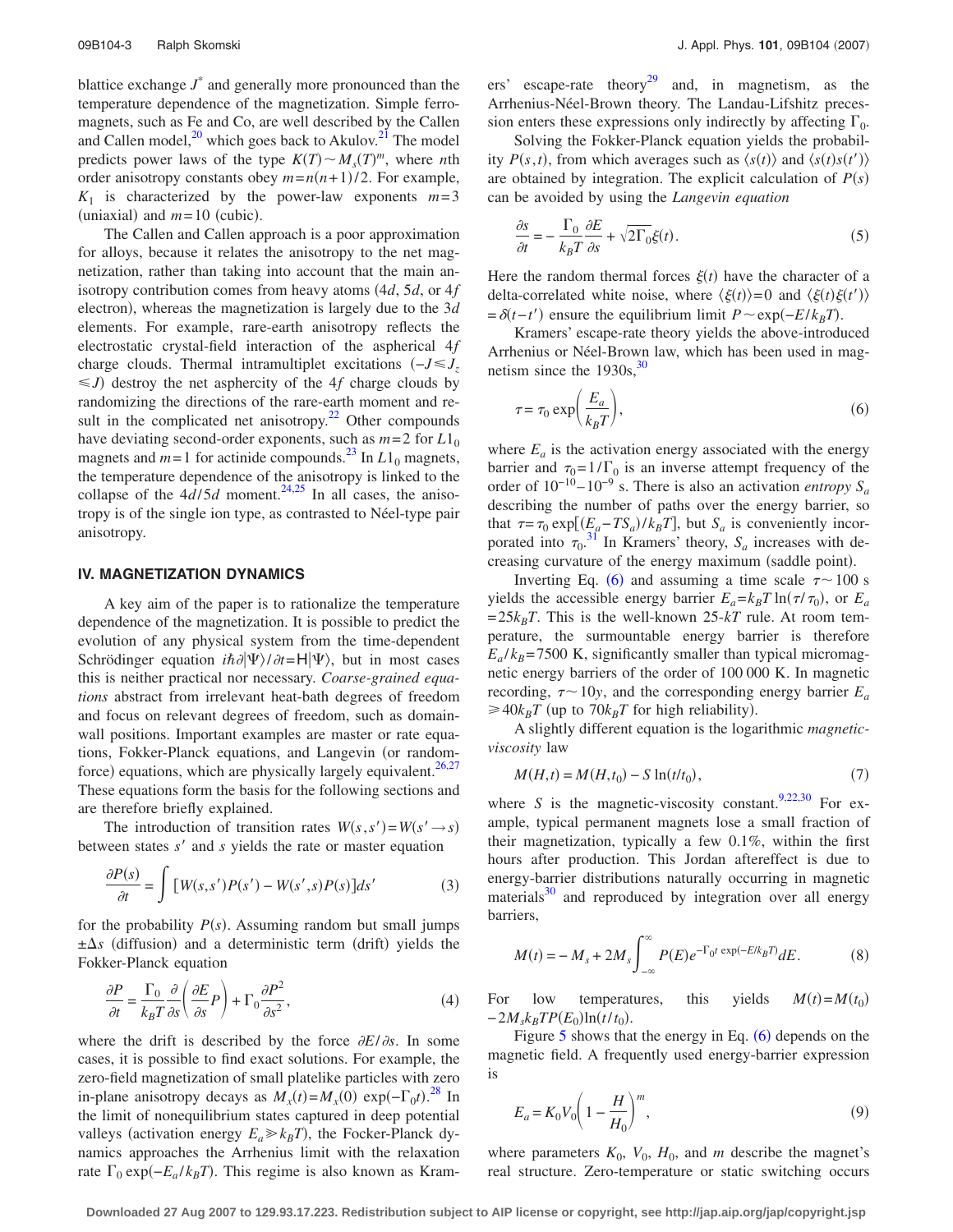<span id="page-4-0"></span>

FIG. 5. Field induced and thermally activated magnetization processes. In most systems, thermal activation is a small correction to the leading field-

when  $E_a$  vanishes, that is, for  $H = H_0$ . Substituting  $E_a$  into Eq. ([6](#page-3-0)) and equating the field *H* with  $H_c$  yields the Kneller-Sharrock equation $38$ 

<span id="page-4-1"></span>
$$
H_c = H_0 \left\{ 1 - \left[ \frac{k_B T}{K_0 V_0} \ln(\pi / \tau_0) \right]^{1/m} \right\}.
$$
 (10)

Equations  $(9)$  $(9)$  $(9)$  and  $(10)$  $(10)$  $(10)$  mean that thermally activated reversal is facilitated by an external field which reduces  $E_a$  until the static switching condition  $H = H_0$  is nearly satisfied (Fig. [5](#page-4-0)). Note that  $K_0$  and  $H_0 \sim 2K_0 / M_s$  are both temperature dependent (Sec. III).

To derive  $m$  in Eq.  $(9)$  $(9)$  $(9)$ , one expands the micromagnetic energy in the vicinity of the saddle point. The inclusion of linear, quadratic, and cubic terms yields *m*=3/2. This exponent was first obtained by Néel in 1950 and describes a variety of coherent and incoherent magnetization processes, such as strong domain-wall pinning and the reversal of mis-aligned Stoner-Wohlfarth particles.<sup>6,[16](#page-6-14)[,32](#page-6-31)[,33](#page-6-32)</sup> For symmetric energy barriers, the cubic coefficient is zero, and one must include a quartic term. This changes the exponent to  $m=2$ , as exemplified by aligned Stoner-Wohlfarth particles.

*Linear laws*  $(m=1)$  are occasionally assumed in calculations, but their derivation from physically meaningful energy landscapes has remained elusive. $33$  Other approaches start from unrealistic or ill-defined energy landscapes. For example, series expansion in the vicinity of  $H_0$  reduces  $E_a$  $\sim$  (1/*H*−1/*H*<sub>0</sub>) to an *m*=1 law, but for *H*=0 it amounts to the unphysical prediction of an infinite energy barrier. Note that linear laws  $E_a$   $\sim$  *H*<sub>0</sub>−*H* looks like a Zeeman energy, but the Zeeman interaction does *not* lead to a linear field dependence. $^{23}$  However, linear laws can be used to rationalize experimental data,<sup>9</sup> using  $E_a \sim M_s V^*(H - H_0)$  to derive temperature-dependent activation volumes  $V^*$ <sup>[22,](#page-6-20)[31](#page-6-29)</sup>

#### **V. CASE STUDY: COMPOSITE NANOPARTICLES**

Before returning to our original problem of reconciling thermodynamics and micromagnetics, let us use an example to summarize Secs. II–IV. In magnetic recording, one tries to combine writability (small  $H_c$ ) with thermal stability (large  $E_a$ ). One possible scenario is to exchange couple hard and soft regions. $34-37$  $34-37$  In the simplest case one considers a hard particle of volume  $V_0$  and anisotropy  $K(T)$  coupled to soft particle of volume  $V_0$  and zero anisotropy. The total energy is

<span id="page-4-2"></span>

dependent or "static" mechanism. FIG. 6. Static phase diagram for coupled hard and soft regions. In this figure, the original magnetization state is  $\downarrow$  (cos  $\theta_h = \cos \theta_s = -1$ ) and the applied field points in the ↑ direction. The inset shows a typical geometry.

$$
E = -J\cos(\theta_h - \theta_s) - KV_0\cos^2\theta_h - \mu_0 M_s HV_0(\cos\theta_h + \cos\theta_s). \tag{11}
$$

Here *J* is the effective exchange coupling between the particles defined $\delta$  as a volume integral over the interface region between the particles.

Figure [6](#page-4-2) shows the cos  $\theta_h$ -cos  $\theta_s$  plane and illustrates two limits:<sup>39</sup> (i) SW reversal  $(\theta_h = \theta_s)$  for large *J* and (ii) localized reversal, where the soft phase switches first, for *J*  $\langle KV_0$ . The coercivities are  $K/\mu_0 M_s$  (SW) and (2*K*)  $-J/V_0$ )/ $\mu_0 M_s$  (localized), whereas the zero-field energy barriers remains  $KV_0$  (SW), as contrasted to  $KV_0(1+J/2KV_0)^2$ (localized).

The reduced coercivity causes the ratio  $E_a/H_c$  to increase by a factor of  $1/(1-J/2K_0V_0)$ , and the corresponding quality factor of  $2E_a/\mu_0 M_sV$  varies between the SW value 1  $(J=0)$  and 2  $(J=KV_0)$ . However,  $E_a$  and  $H_c$  have different units, and the quality factor involves the *subsystem* volume  $V_0$ . One might equally well use the total volume  $V=2V_0$ , so that the quality factor decreases by a factor of 2 and not exceeds the SW value of 1 corresponding to strong exchange coupling.

Elongated particles with a continuous anisotropy gradient  $K_1(z)$ , which may be achieved by multilayering<sup>37</sup> or by chemical concentration gradients, yield a coercivity reduction of order  $\delta_B/h$ , where *h* is the length of the particle and  $\delta_B$  is the Bloch-wall width. The particle volume  $V = hA_0$ , where  $A_0$  is the cross-section area of the particle, provides a natural choice to fix  $E_a/H_c$ . The areal density, determined by  $A_0$ , is independent of the "idle" parameter  $h$ , but in Sec. VI we will see that *h* affects the thermal stability. Thin and long particles tend to be magnetically unstable, especially in the presence of soft regions (small  $K_1$ ). Furthermore, the control of the domain-wall motion in the middle of elongated wires is difficult and effectively limits the areal density.

#### **VI. GIANT FLUCTUATIONS**

At zero temperature, the magnetization reversal is realized by the path with the lowest saddle-point energy. "Giant fluctuations," which are reminiscent of the thermally activated uphill motion of a big stone, have very small Boltzmann factors  $exp(-E_a / k_B T)$  and can usually be ignored.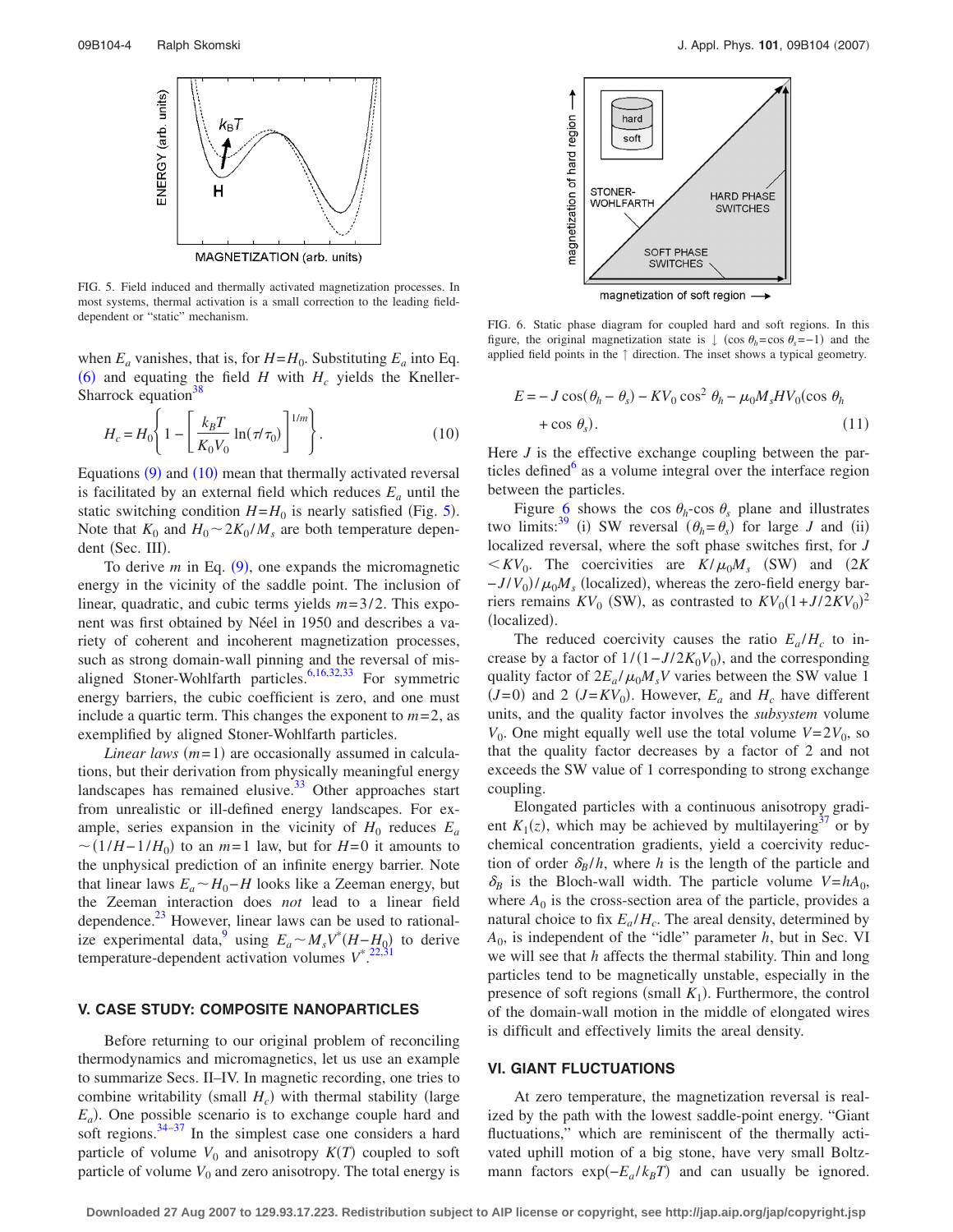<span id="page-5-0"></span>

FIG. 7. Harmonic approximation and magnetization cutoff.

However, the activation energy for small particles is  $K_1V$ , and for sufficiently small particles, *Ea* become comparable to  $k_B T$ . The same is true for thin wires of radius *R*, where the activation energy scales as  $\pi R^2$ . This makes long and thin wires unsuitable for data storage.

To reconcile statistical mechanics<sup>7[,8](#page-6-6)</sup> and micromagnetism, $5.6$  $5.6$  we use a harmonic approximation. Figure [7](#page-5-0) shows that the approximation breaks down when the magnetization angle reaches 90°  $(M_x = M_s)$ . This provides a natural cutoff for the perpendicular magnetization component  $m=M_x/M_s$ , and the Langevin equation reduces to

$$
\frac{\partial m(\mathbf{r})}{\partial t} = [2A\nabla^2 m - (2K - \mu_0 H M_s)m]V + \sqrt{2\Gamma_0}\xi(\mathbf{r}, t).
$$
\n(12)

It is easily solved by normal-mode analysis and yields both the lowest lying mode (nucleation mode) and excited modes, including giant fluctuations.

Figure [8](#page-5-1) shows the considered geometries. We assume that the spin in the center of the nucleus has a magnetization angle of 90° and that the mode decays exponentially with a field-dependent decay length *L*. This yields the energy

$$
E = A_d \left( \sqrt{\frac{\pi}{d}} L \right)^d \left[ A \frac{d^2}{2L^2} + \left( K - \frac{1}{2} \mu_0 M_s H \right) \right],
$$
 (13)

where  $A_d \sim R^{3-d}$ . Figure [9](#page-5-2) shows the energy of the zero-field fluctuations as a function of the fluctuation size. The physical realization of the modes is governed by their Boltzmann factors.

In *one dimension*, the energy depends on the radius of the wire. A rough but essentially correct argument is to assume that thermal activation leads to the reversal of a wire segment of length 2*L*. This is paid by the creation of two domain walls of combined energy  $2\pi R^2 \gamma$ , where  $\gamma$  $=4(AK_1)^{1/2}$  is the domain-wall energy. Equating this energy to  $25k_BT$  yields the transition temperature

<span id="page-5-1"></span>

<span id="page-5-2"></span>

FIG. 9. Energy of zero-field fluctuations as a function of fluctuation size.

$$
T_0 = \frac{8\pi R^2 \sqrt{AK_1}}{25k_B},
$$
\n(14)

above which giant fluctuations destroy the magnetization on a time scale of 100 s (cf. Sec. IV). For typical ferromagnetic materials with  $A=10 \text{ pJ/m}$  and anisotropies of 0.1 and  $10 \text{ MJ/m}^3$ , the room-temperature stability radii are 4.0 and 1.3 nm, respectively. Equating the Stoner-Wohlfarth expression  $K_1 V$  with  $\pi R^2 \gamma$  yields a maximum length for particles of fixed volume,  $4(AK_1)^{1/2} = 4\delta_B/\pi$ . For longer particles, domain-wall creation is more favorable than the Stoner-Wohlfarth rotation. The corresponding energy barrier  $4\pi R^2 (AK_1)^{1/2}$ , rather than  $4\pi R^3 K_1/3 = K_1 V$ , translates into a maximum recording density of order  $\gamma / k_B T$ .

Below  $T_0$ , thermal excitations lead to magnetization fluctuations whose range *L* is larger than the domain-wall thickness parameter  $\delta_0 = (A/K_1)^{1/2}$ . This is basically a random-field problem<sup>40</sup> and yields

$$
L = \frac{\delta_0}{\sqrt{1 - H/H_0}}.\tag{15}
$$

In the limit of static magnetization reversal, where  $H = H_0$ , this equation reproduces the coherent-rotation mode  $(L = \infty)$ . At small temperatures, the fluctuations obey  $L \sim 1/T$ . This reconciles the dynamic behavior with exact nucleation mode.

In two and especially three dimensions it is easy to form small nuclei (Fig. [9](#page-5-2)), but they rapidly collapse and do not lead to magnetization reversal. In two dimensions, one obtains the field-independent activation energy  $E_a \approx 2\pi A t'$ , where  $t'$  is the film thickness. This energy corresponds to a cylindrical domain of length *t'* and radius  $L \approx 2\delta_0$ . Taking  $E_a = 25k_B T$  and  $A = 10$  pJ/m, we a obtain room-temperature stability thickness of about 1.5 nm.

#### **VII. SUBLATTICE INSTABILITY**

Finally, we briefly discuss giant fluctuations related to anisotropy, as contrasted to magnetization fluctuations. For simplicity, we consider rare-earth fluctuations, Fig.  $10(a)$  $10(a)$ , in a nanoparticle containing *N* atoms. Here  $K_1(T) \sim K_0 J^{*2} / T^2$ ,<sup>[41](#page-6-38)</sup> and the average anisotropy energy is  $NK_0J^{*2}/T^2$ , but fluctuations  $\langle K_1^2 \rangle - \langle K_1 \rangle^2$  play an important role on a local scale. In some regions, the anisotropy is temporarily reduced, similar FIG. 8. Geometries for which giant fluctuations are considered. to the soft region in Fig. [6.](#page-4-2) This deteriorates the thermal